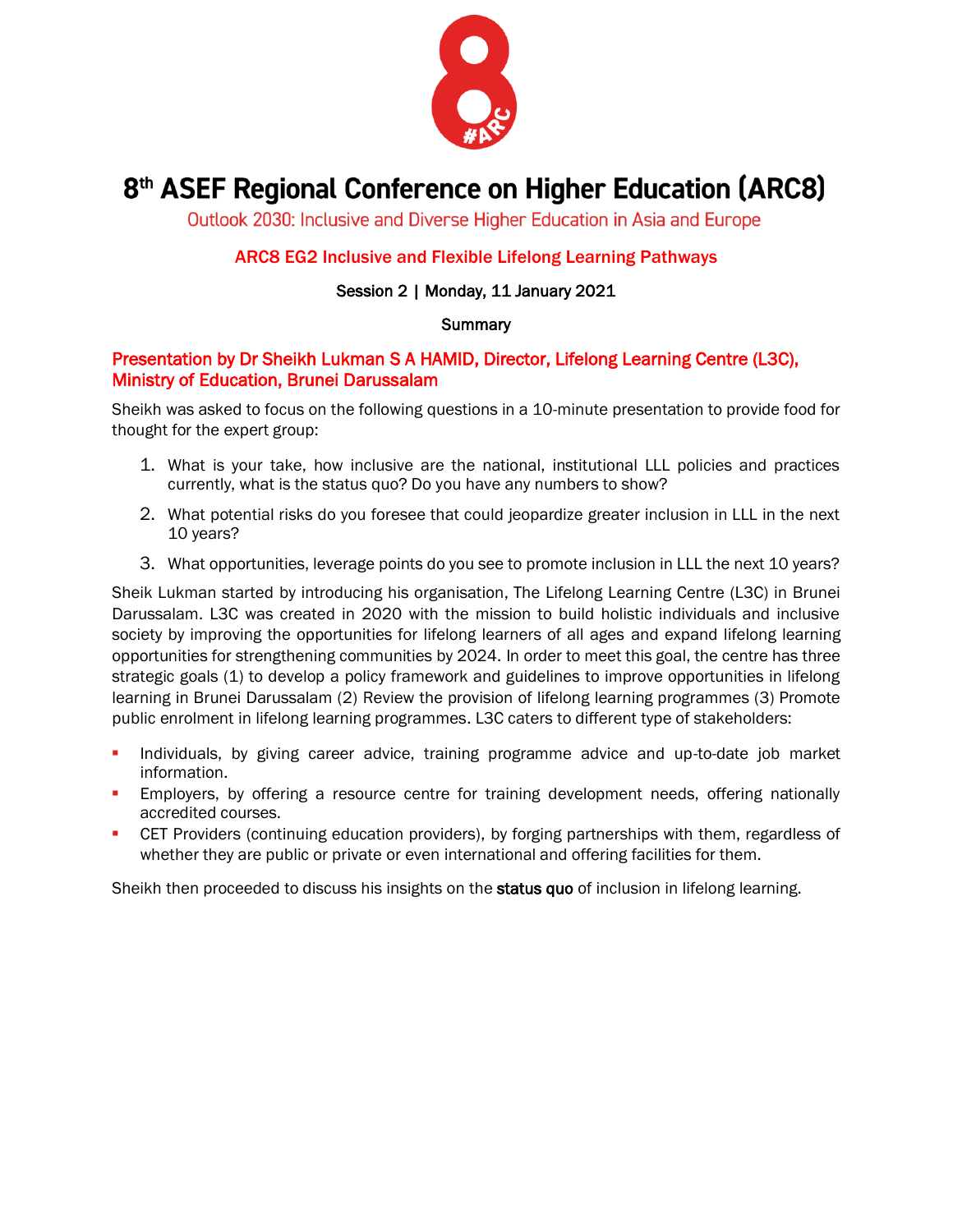

A UNESCO report on "Lifelong Learning in Transformation" stated that Brunei Darussalam is revitalizing the teacher training programmes. Teachers have experience, but need to keep up with changes in technology, new modalities of learning. The Ministry of Education has set up several centres to support lifelong learning for teachers, such as the Brunei Darussalam Teachers Academy (BDTA), Sultan Hassanal Bolkiah Institute of Education (SHBIE) and the Institute for Leadership, Innovation and Advancement (ILIA), University Brunei Darussalam (UBD). This falls in line with the Priority Agenda of the Southeast Asian Ministers Organisation's (SEAMEO) agenda and support priority 5 on Revitalization of Teacher Education.

In support of the SEAMEO agenda Brunei Darussalam also acts on priority 4, Promoting Technical and Vocational Education and Training. The industrial skills qualification was introduced a few years back, a program to train unemployed youth in one of the six occupational trades under the energy sector. The programme is also linking multiple sectoral agencies - Education, Industries, Government, regulators –and the community support in the provision of vocational and technical education.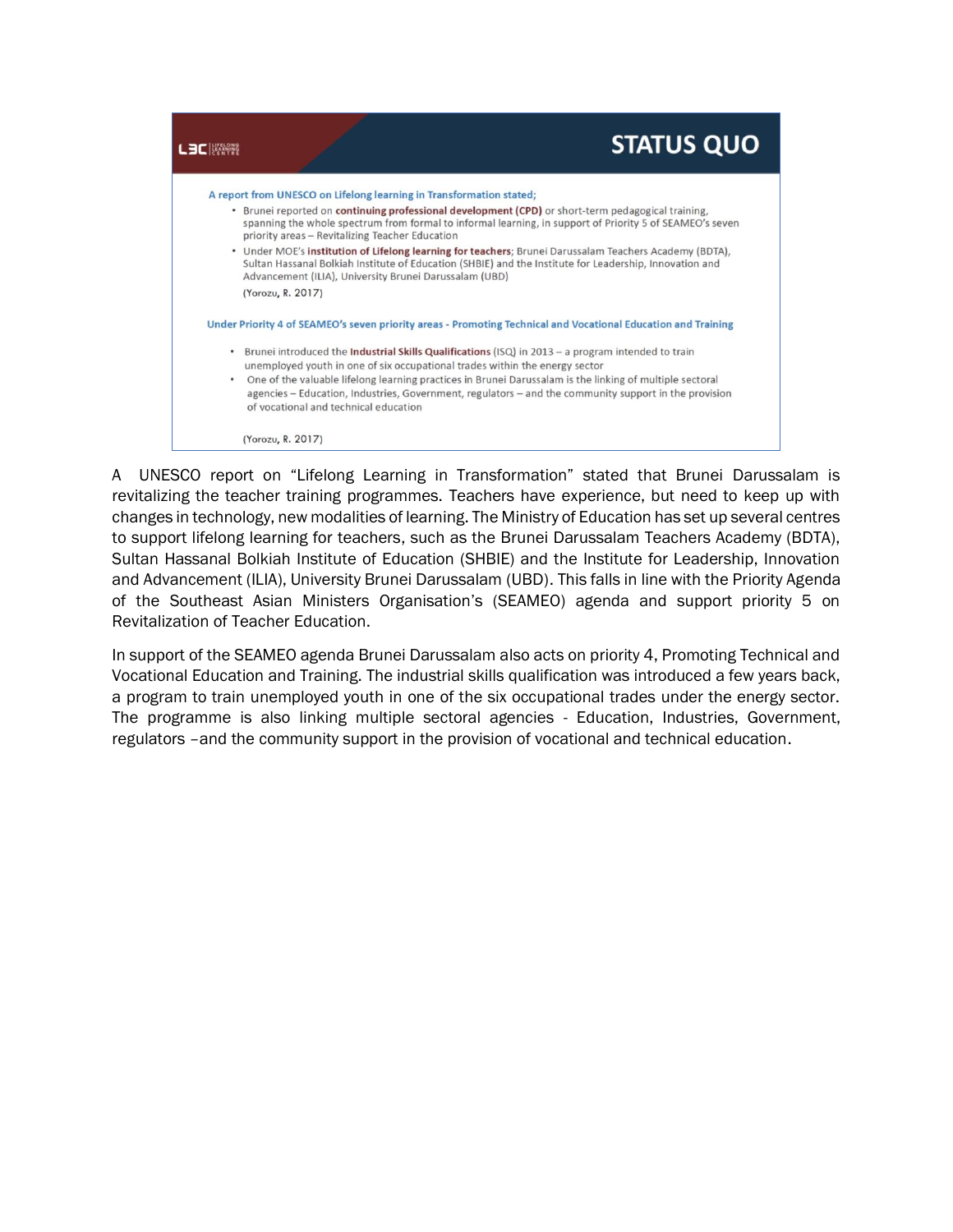

Since November 2019, His Majesty the Sultan of Brunei announced the establishment of Manpower Employment Council (MPEC) to ensure effective manpower planning and focusing on gainful and sustainable employment towards tackling unemployment in Brunei Darussalam. Tackling unemployment is high on the agenda of Brunei, it is important to ensure that there's a proper alignment between the supply and demand of skills and competencies as well as the job markets. This coordination is the main job of this Council.

The Lifelong learning Centre (L3C) was officially launched in July 2020. L3C is operating the Skills Plus initiative, which provides funding assistance to local jobseekers and local employees in the private sector including freelance workers to upskill and reskill themselves. They can get funding up to about 700 us dollars.

The most recent development has been the launch of the Brunei Economic Blueprint: Towards a Dynamic and Sustainable Economy. One of the goals stated in the document is to promote and provide accessible lifelong learning to meet the changing needs of the economy.

After providing this overview on status quo and recent developments in the lifelong learning scene in Brunei Darussalam, Sheikh Lukman shared his points on **potential opportunities or leverage points** that could lead to greater inclusion in the next decade, especially in the context of Brunei Darussalam. These were the followings:

- Restriction to the accessibility of MPEC funds as rigid criteria were imposed. These funds are only available for those who meet the following criteria:
	- o Age group between 16-45 years with no permanent job
	- o Local jobseekers
	- o Locally employed only within the private sectors
- Lack of policy in specifying priority groups of learners under LLL initiatives to ensure inclusive and equitable education building on the current conditions of education.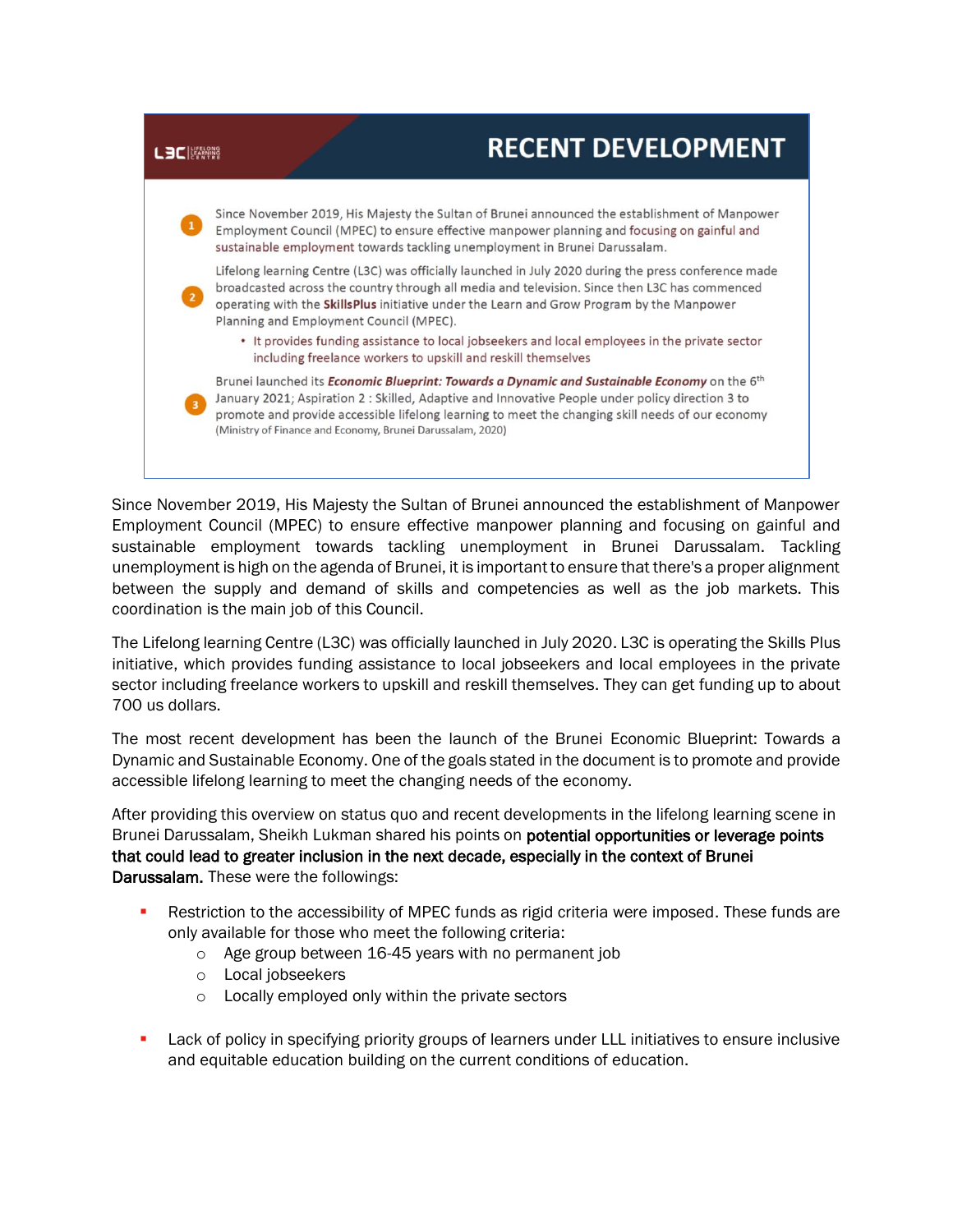- **EXECT** As a newly established centre, L3C has not yet fully implemented Research & Development (R&D) activities, however, its core importance was mandated to monitor and evaluate policies development for all LLL initiatives at a national level.
- **•** Recognition, Validation and Accreditation (RVA) system of non-formal and informal education have not yet been implemented nationally as well as regionally.

Sheikh Lukman also shared his insights on potential opportunities or leverage points that could lead to greater inclusion in the next decade, especially in the context of Brunei Darussalam. These were the followings:

- Regional cooperation in promotion of inclusive and flexible lifelong learning pathways through 2 regional intergovernmental organizations namely SEAMEO and ASEAN
	- o ASEAN Workplan for Education 2016-2020
		- SUB-GOAL 4: Support the development of the Technical and Vocational Education and Training (TVET) sector as well as lifelong learning in the region.
	- o SEAMEO Education Agenda 2015–2035
		- Priority Area 4: (4.1) RVA and NFE (Non-Formal Education) Priority Area 5: Revitalization on Teacher Education (Continuous Professional Development)
- **•** Brunei 's Whole-of Nation approach to create harmonization across the state for formal, nonformal and informal education to realize the vision 2035 as a part of coordination mechanisms and resource mobilization across multi-sectoral agencies in developing people to create opportunities for quality learning in local communities.
- Part of L3 Centre functions under MOE to develop, implement, monitor and review lifelong learning (L3) policies, framework and guidelines at national level.

## References

- Yorozu, R. (2017). Lifelong Learning in Transformation: Promising Practices in Southeast Asia. UIL Publications Series on Lifelong Learning Policies and Strategies: No. 4. UNESCO Institute for Lifelong Learning.
- **INITY [Ministry of Finance and Economy, Brunei Darussalam](https://www.mofe.gov.bn/SitePages/Home.aspx)**
- **Exameo (2018). Action Agenda for the SEAMEO 7 Priority Areas**

## The presentation was followed by group discussion. Experts provided the following comments on the risks listed by Sheikh Lukman:

- On "lack of policy and specifying priority groups of learners under LLL initiatives to ensure inclusive and equitable education building on the current conditions of education"
	- For example, in Brunei people in the older age group, above 50 and beyond, would not be able to have access the LLL funds according to current policies.
	- In Europe common target ranges are the followings: 5-15; 15-25; 25-50, and 60+. This approach is not prevailing in most of Asia, there are mostly no policies in place to set different targets to different age groups.
- On "lack of Research and Development funds on lifelong learning"